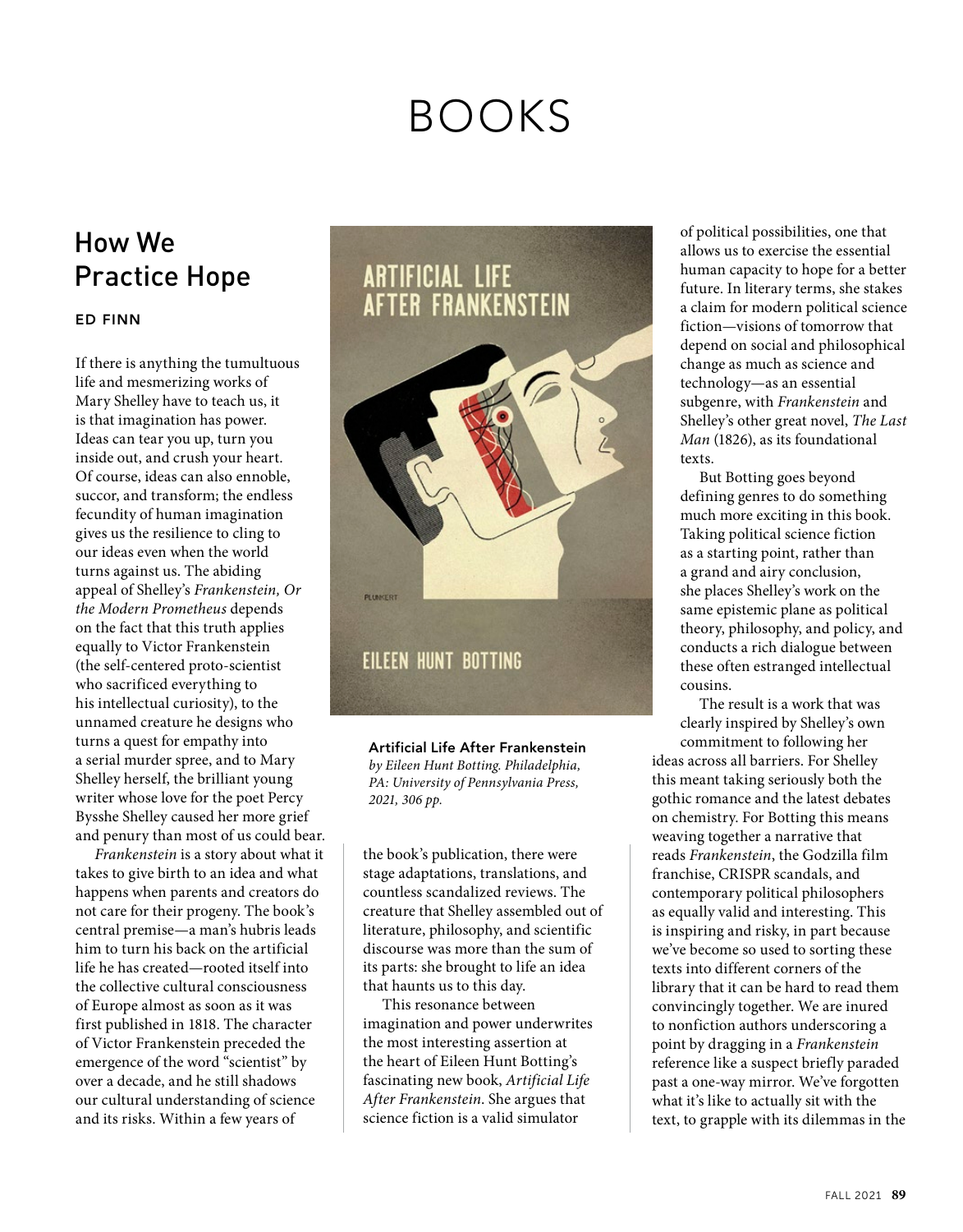flesh. Botting actually *reads* all of the books she opens for us, and in doing so she creates a space for a unique conversation about how Shelley's nineteenth century fiction foreshadows twenty-first century facts.

The goal of this exercise, as Botting succinctly puts it on the first page, is to explode "three apocalyptic fears at the fore of twenty-first-century political thought on AI and genetic engineering. These are the prevailing myths that artificial forms of life will (1) end the world, (2) destroy nature, or (3) extinguish love."

Let's take these one at a time.

Botting touches on the unique climatic and historical moment in which Shelley wrote *Frankenstein*, the "year without a summer" caused by the eruption of Indonesia's Mount Tambora in 1815. She then quickly pivots to the apocalypse she finds most interesting: the singularity—an imagined future in which technological progress accelerates out of human control—and the emergence of artificial intelligence. She argues that Shelley's *The Last Man* is a kind of literary "ancestor simulation," picking up an idea posited by the philosopher Nick Bostrom, that sufficiently advanced civilizations might create computer models of their past, populated by simulated people (and oh ho!—what if we're in one?). Botting turns this question sideways by arguing that we are all "artificial intelligences" because we are beings constructed by cultural programming, shaped by our tools and technologies, and molded by myths. The way we narrate our past and the humanity with which we construct the story of ourselves matters: "the future of AI will be conceived from what we have learned from our cultural past."

On the one hand, this feels like an excuse to talk about abstract, armchair apocalypses because it's more fun than contending with more immediate challenges, such as climate change or the threat of nuclear annihilation.

On the other hand, it *is* fun to see Botting weave together Shelley, Margaret Atwood (the author of much dystopian fiction, including the pandemic apocalypse *Oryx and Crake*), Karel Čapek (the playwright who coined the word "robot"), and contemporary singularity theorists and she lands in the right place.

Botting points out the fundamental, almost incredible hopefulness encoded in the conclusions of both Shelley's novels, the aporetic way in which their endings leave open the possibility however distant—of better days ahead. That reading can be hard to credit because Shelley's own life was so steeped in tragedy. Botting argues that Shelley left space for our imaginations and that we need to learn from these examples to "craft problem-solving narratives that imbue hope rather than replicate fear." We must constantly remind ourselves of this fundamental truth. It's so easy to simply sharpen our critiques and dwell in the dystopian shadows, as so many attempts to connect science fiction and political philosophy do. But hope is a primary function of imagination, one that we have to foster and practice; science fiction can be a model for this work of clearing cultural space for a positive future, and it is an essential simulation engine for playing out possibilities.

Having established that we are all artificial to begin with, Botting moves on to anxieties about the end of nature. Living up to her book's title, she links *Frankenstein* to its most familiar philosophical territory, the ethics of the creation of life. Botting traces *Frankenstein*'s fundamental question of what responsibilities creators owe their creations in contemporary works such as Nnedi Okorafor's *The Book of Phoenix* and the 1997 film *Gattaca*. I applaud Botting for prescribing not just hope but some concrete ideas, including new political rights for genetically

modified children, which she later expands to a slate of principles she terms the "Bureau of Rights and Duties of Artificial Creatures."

This "bureau" is not some kind of pinstriped ministry of ethics but a piece of furniture, a metaphor to capture the flexibility and messiness with which people take out and don moral beliefs. This includes the foundational items in the top drawer (which holds "social and ethical relations in the world at large") and more ambitious and abstract articles in the lower drawers (such as the duty not to discriminate against artificial life). Other drawers contain things like the right not to be abused and duties to care for others in need. What Botting does well here is codify the reciprocal links between the act of creation and the responsibilities of the creator, signaling that rights and duties operate in the same gravitational fields of culture. The metaphor only coheres if we put all of these pieces together.

The final apocalypse, the end of love, is itself a somewhat loveless affair in the book. Botting argues her side of a sustained disagreement with the likes of political philosophers Michael Sandel, Jürgen Habermas, and Francis Fukuyama, along with the French provocateur Michel Houellebecq—the sort of thinkers who declare the end of history, the end of the human, and the boundaries of love. Grounding her response in sources as surprisingly diverse as the Dutch philosopher Baruch Spinoza and the sci-fi author Philip K. Dick, Botting argues for loving "virtually," or in what I think of as the unconditional sense, recognizing our own imperfections and flawed understandings of the world. True love is to recognize the unbridgeable gulf between one's mind and the world, between one mind and another, and to take the leap anyway. To love one another, our creations, and our creators, as best we can, in spite of it all. This is where love and imagination intersect. Quoting the posthuman